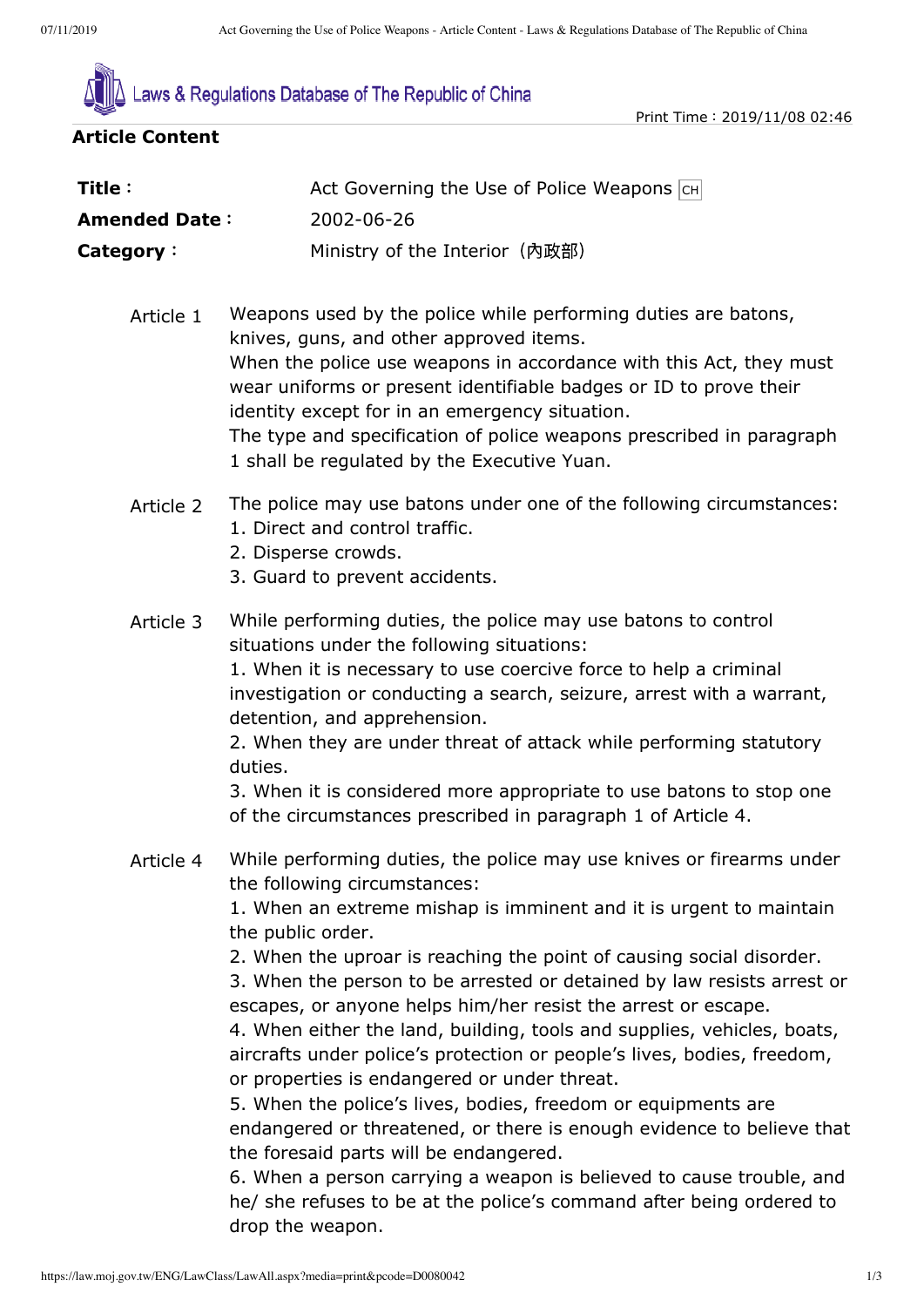7. If there is no alternative to the use of deadly force to stop the situations prescribed in subparagraph 1 and 2 of the preceding article. Other approved weapons may also be used in the circumstances, prescribed in the preceding paragraph, if necessary.

- Article 5 While clamping down on illegal activities or questioning suspicious persons in the performance of duty, if necessary, the police may order the subjects to freeze or keep hands up and check whether they are carrying any weapons or not. If such order is refused by the said persons and liable to be attacked, the police may use weapons in accordance with this Act.
- Article 6 The police shall properly use police weapons in case of emergency and shall not exceed the necessary degree of force.
- Article 7 Once the reason for the use of police weapons doesn't exist, the police shall cease their use immediately.
- Article 8 When using police weapons, the police shall pay attention not to hurt innocent third parties.
- Article 9 The police should avoid using lethal force unless the situation is so imminent that the lives of officers or bystanders are being threatened.
- Article 10 After using the police weapons, the police officer must report his/her use to his/her immediate supervisors except for using a batons as a way to give directions.
- Article 11 When the police use police weapons in accordance with the provisions of this Act and result in a third party's injury, death, or loss of property, the respective government shall offer the medical expenses, consolation money, compensation, or funeral expenses. In the performance of duty, if the police violate the regulations of using police weapons prescribed in this Act and result in injuries, deaths, or property losses to any person, the respective government shall offer the medical expenses, consolation money, compensation, or funeral expenses. If the injuries, deaths, or property losses are caused intentionally by the police, the respective government may seek indemnification from the officer found liable for compensation. The criteria for the medical expenses, consolation money, compensation, or funeral expenses prescribed in the preceding two paragraphs shall be regulated by the Ministry of the Interior.
- Article 12 The use of police weapons by the police in accordance with this Act is defined as a lawful conduct.
- Article 13 This Act shall apply to other law enforcement officers, military police while performing the duty of judicial police or military police's duties as well as the guard force police, who are approved by the Ministry of the Interior, performing their duties.